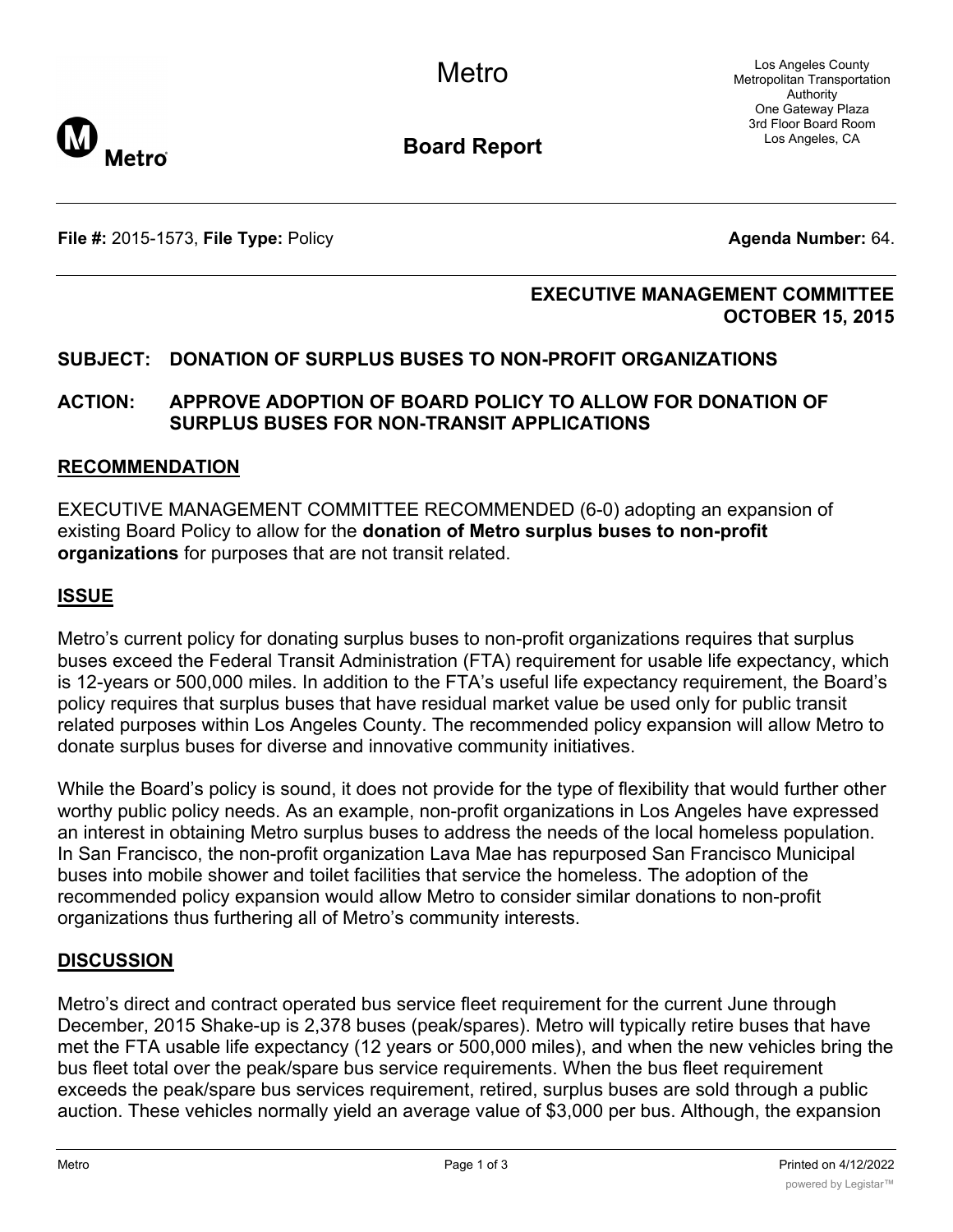**File #:** 2015-1573, **File Type:** Policy **Agenda Number:** 64.

of the Board's policy may mean the loss of some nominal revenue, the return to the community could very well exceed the value of lost sales revenue.

In addition to having to meet the FTA's usable life expectancy requirement, Metro must also be cognizant that fleet vehicles that are closest to retirement have CNG tanks that are not rated and certified beyond 12 years. Metro would not be responsible for tank replacements on buses being donated; that would be the responsibility of the non-profit organization accepting the donation. Surplus vehicle donations to eligible non-profit organizations must factor in this limitation and cost to operate retired vehicles after ownership transfer.

The recommended policy would still require non-profit organizations to make formal requests to Metro for retiring buses, and the Board may choose to approve donations on a case by case basis to assure that the repurposed use of vehicles is consistent with the Board's community and civic interests.

#### **DETERMINATION OF SAFETY IMPACT**

Adoption of this policy will have no impact on the safety of our system.

#### **FINANCIAL IMPACT**

Adoption of this policy would have a marginal effect on the agency's finances as the buses would have been fully depreciated and the cost accounting basis realized in year over year reporting. The salvage value of the retired vehicles would be in the three to four thousand dollar range per unit depending on market price of metals.

#### Impact to Budget

Metro will not realize the three to four thousand dollars per bus that would have been credited to Enterprise Fund operations miscellaneous revenue category if the buses had been sold instead of donated. If the Board chooses to approve the proposed change in policy, then this loss in operating eligible revenues will have to be backfilled with other available local operating resources on an ongoing basis.

## **NEXT STEPS**

If the recommended expansion of the Board's policy for donating retiring surplus buses is adopted, staff will revise it's Procurement Policy and Procedures Manual to include the eligibility of donated buses for non-transit related uses. Staff will also communicate this policy expansion to municipal and civic organizations to encourage the application of innovative uses and repurposing of Metro surplus vehicles.

## **ATTACHMENTS**